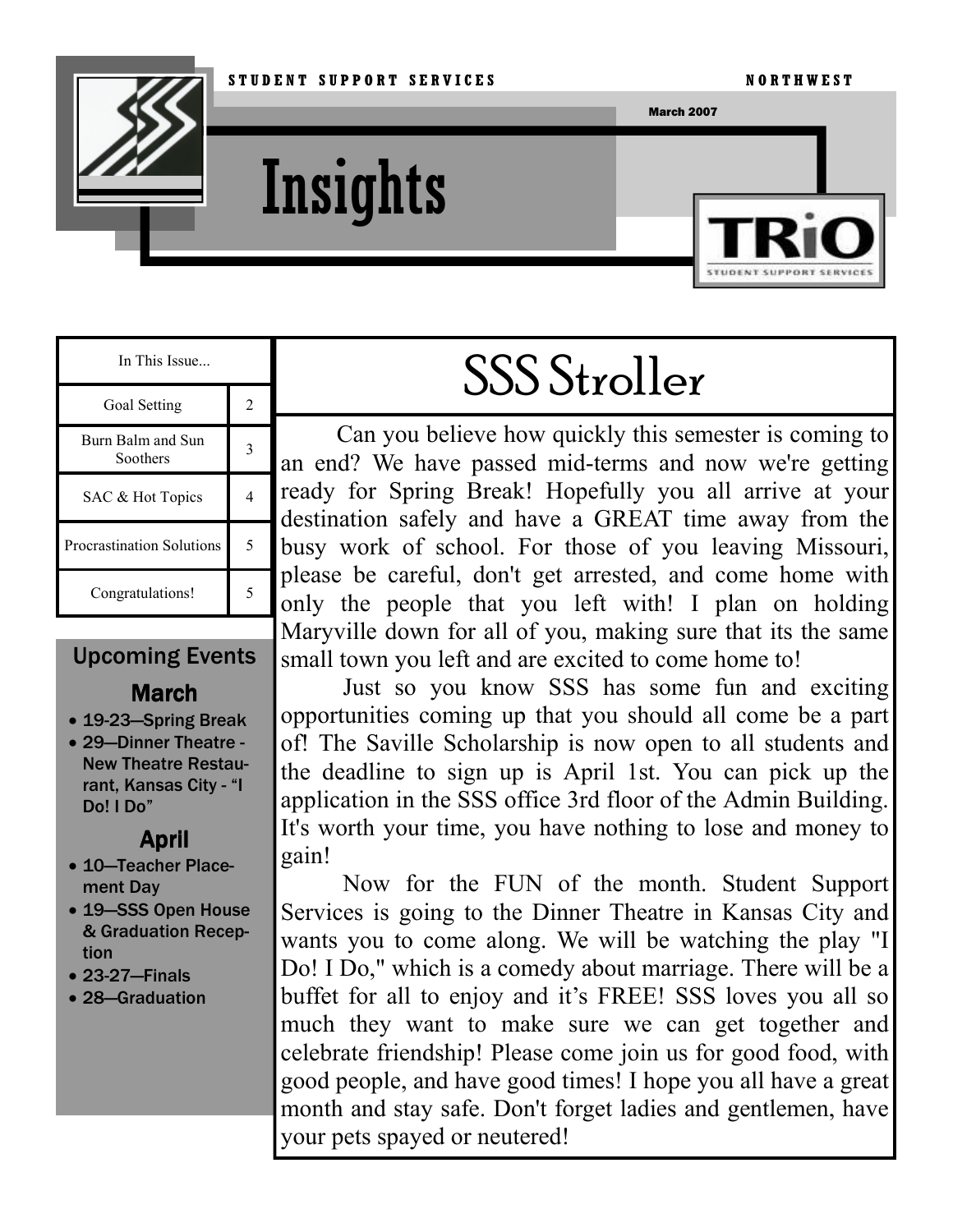## Goal Setting By Hannah Cole

#### "Communication--the human connection--is the key to personal and career success." Paul J. Meyer

 You've survived Mid-Terms, the countdown to Spring Break is wrapping up, projects and paper due dates are fast approaching, and Finals Week is the *I-a-s-t* thing on your mind. Every college student across Northwest is going through the same feelings right now. Even the squirrels on campus know that spring is coming; it is the hectic, stressful time when students chase them around campus to burn off the winter blues and release their stress or anxiety from classes! I have a suggestion: please, don't harm the furry squirrels, instead communicate!

 Communication means to express thoughts, feelings, or information easily or effectively, to be joined or connected; to give or interchange thoughts, feelings, information, or the like, by writing or speaking; to convey information about; make known.

So how is communication going to help you with your classes? First, choose who to communicate with, like a teacher, mentor, SI, tutor, parent, or even the counseling center. It is important to seek out proper listeners. Secondly, express your troubles, trials, problems, dilemmas, needs, and concerns. If you are having difficulties managing time, projects, tests, notes, or anything else, you need to make that fact KNOWN to people that can help. Others may have suggestions, new ideas/concepts, strategies, or the authority to make a change that will help you overcome your particular need to relieve your stress. Finally, once you've taken the initial step to communicate with someone, follow up. Let them know if you are doing fine or if you are still having some problems. Just because they made one offer to help and it didn't work doesn't mean that they're out of ideas or can't offer you another solution. Communication is an ongoing process, it never stops. No matter what you have to report back, let others know if you still need help or you've succeeded and overcame your challenge.

 Your teachers, mentors, parents, friends, tutors, and SIs all want to help, you just have to let them know. With effective communication, you can overcome the stress that seems to come along this time of year with spring and enjoy those friendly squirrels on your way to class. Plus, the relief you'll feel will be worth any conversation! So please, make your life easier and talk with those that can help! Have a great and stress-free spring!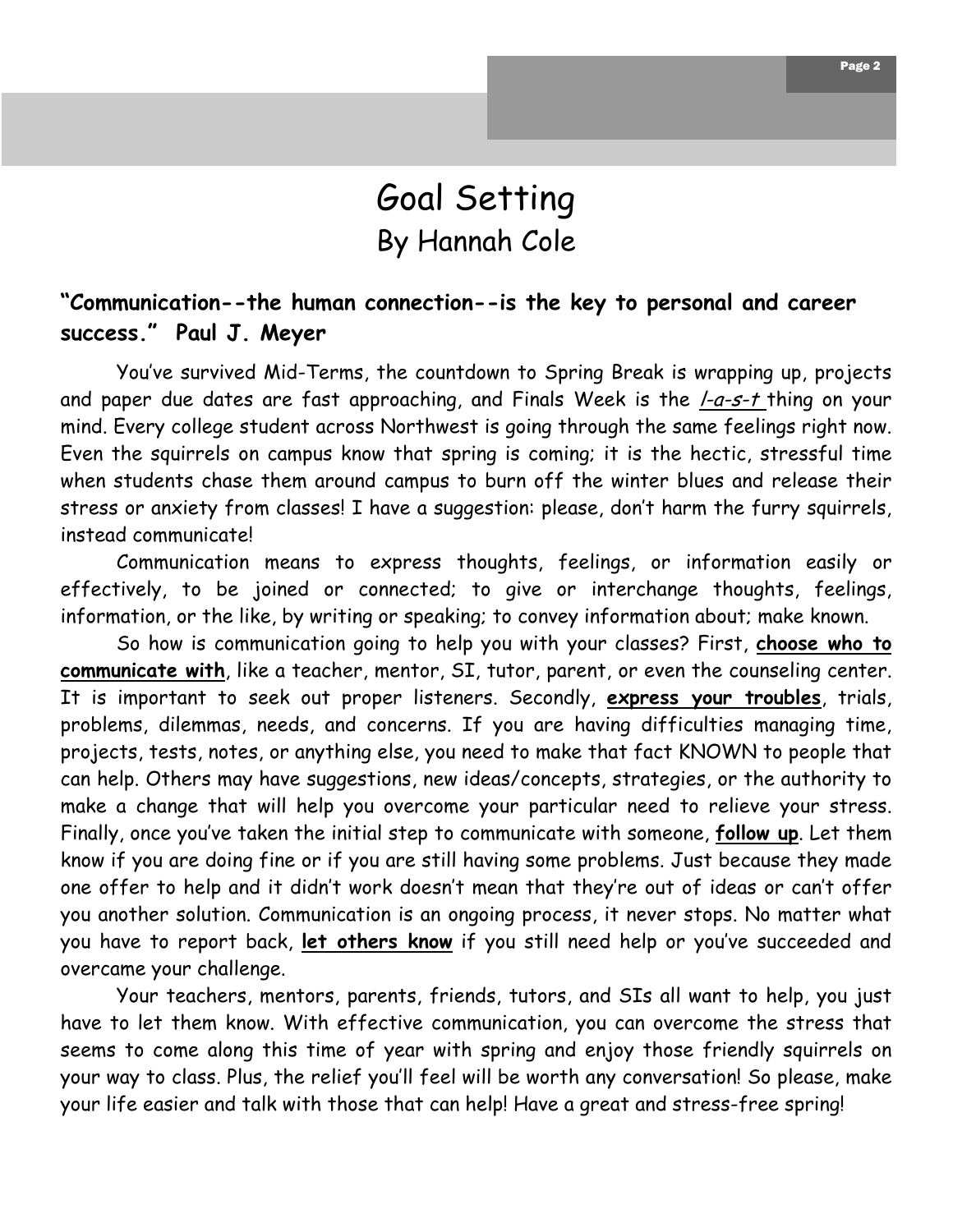## Burn Balm and Sun Soothers By Rebecca Seitz

For sunburns, prevention remains the wisest course. Avoid the sun when it is high in the sky. Cover up with hats, clothing and a natural sunscreen from your health food store. Did you know that some pharmaceuticals (such as the antibiotic tetracycline) increase photosensitivity? The essential oils of angelica, bergamot, cumin, lemon, lime, orange, tangerine and verbena on exposed skin also heighten sensitivity to the sun. Check with your pharmacist if you have questions about any herbs or medications you might be taking.

If you get a sunburn, the gel of the aloe vera plant cools the burn and helps it heal. Cut a fresh leaf lengthwise and squeeze the gel directly on the skin. Bottled aloe juice also works well, provided it is a potent whole product and not mostly water. You can also apply minicompresses from black tea bags; the healer is tannic acid which cools sun-inflamed tissues. For a ready-made product consider calendula (marigold) cream or St. John's wort oil.

Other soothers are black tea and apple cider vinegar (don't worry--the vinegar doesn't sting). Tea tree oil also works and will sterilize the wound upon contact. If the wound is not forming a red scab, apply raw (unheated, unpasteurized) honey. Despite what good old Uncle Harry might have told you, don't use butter or vegetable oils on burns. They keep the heat in, make the pain worse and retard healing.

Tales abound of the remarkable burn-healing power of pure lavender oil. Indeed the term "aromatherapy" was coined by the French cosmetic chemist Rene Maurice Gattefosse, who, in 1920, sustained a severe burn on his hand and forearm. In the panic of the moment, he dipped his arm into a vat of lavender oil thinking it was water. To his shock and amazement, the burning stopped and the burn healed completely in a day or two without a trace of a scar. Few of us usually have a vat of lavender oil handy but the essential oil can be dripped directly on the burn. Use it liberally for best results.

The full article can be found at: Title: Summer first aid., By: Osborne, Sally Eauclaire, Vegetarian Times, 01648497, Jun97, Issue 238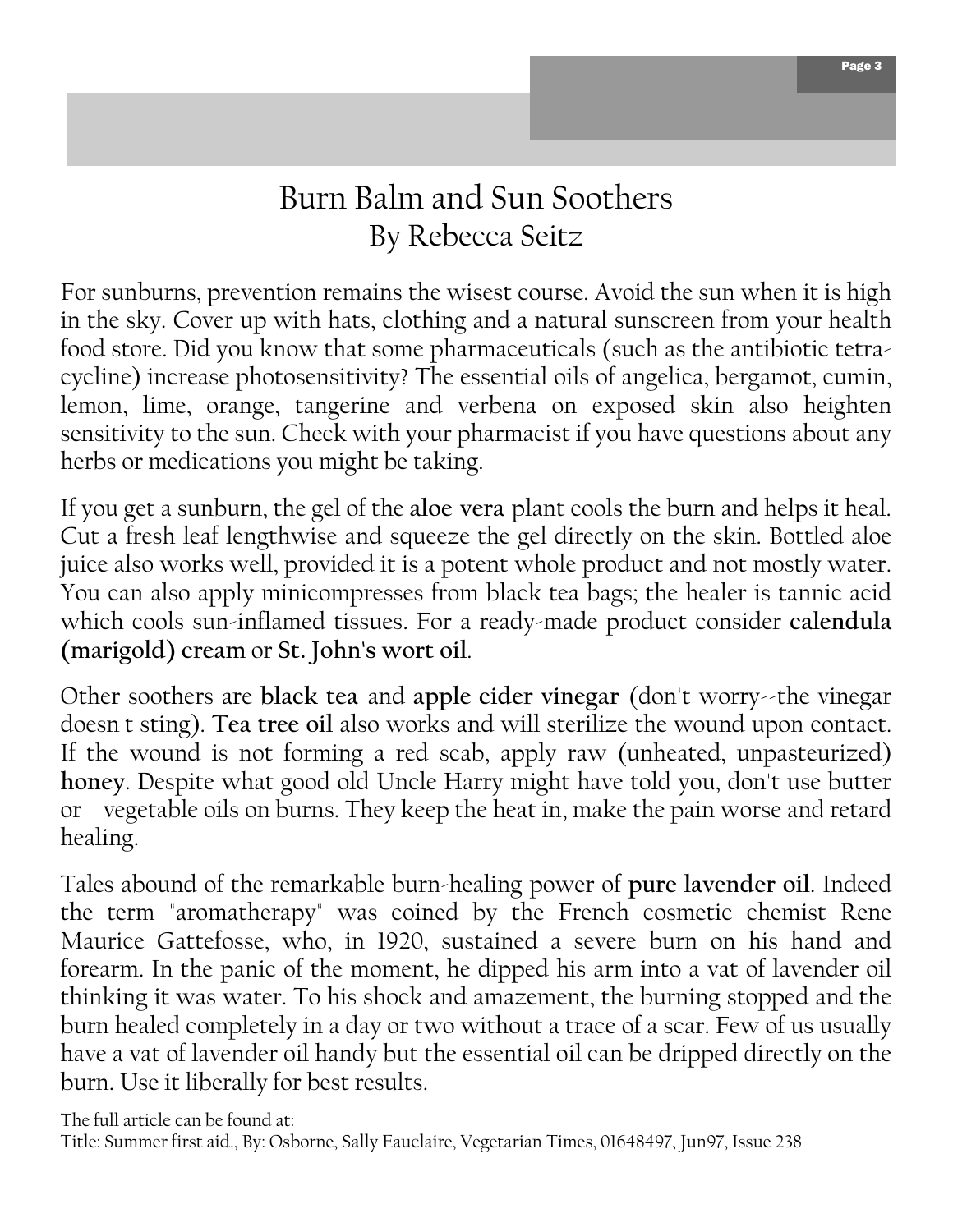



# Student Advisory Council

Mondays @ 4:00 pm in AD 303

March 26

April 9

Student Support Services Northwest Missouri State University

Mondays @ 4:00 pm in AD 303

**HOT** 

TOPICS

April 2, 16

Contact: Christi @ SSS 562-1259 for more info or visit her office AD 361